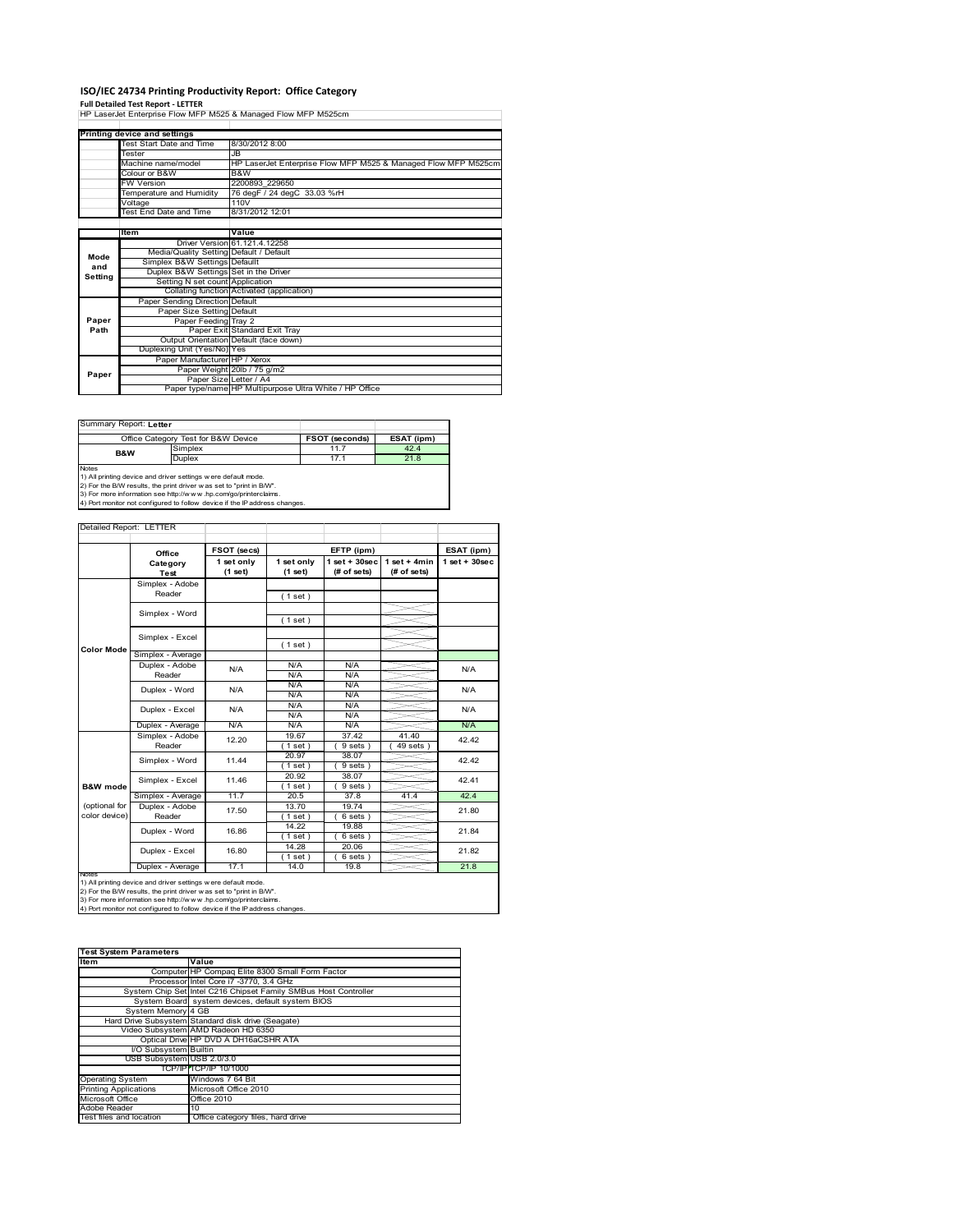#### **ISO/IEC 24734 Printing Productivity Report: Office Category**

**Full Detailed Test Report ‐ A4** HP LaserJet Enterprise Flow MFP M525 & Managed Flow MFP M525cm

|         | Printing device and settings            |                                                                |  |
|---------|-----------------------------------------|----------------------------------------------------------------|--|
|         | Test Start Date and Time                | 8/30/2012 8:00                                                 |  |
|         | Tester                                  | JB.                                                            |  |
|         | Machine name/model                      | HP LaserJet Enterprise Flow MFP M525 & Managed Flow MFP M525cm |  |
|         | Colour or B&W                           | B&W                                                            |  |
|         | <b>FW Version</b>                       | 2200893 229650                                                 |  |
|         | Temperature and Humidity                | 76 degF / 24 degC 33.03 %rH                                    |  |
|         | Voltage                                 | 110V                                                           |  |
|         | Test End Date and Time                  | 8/31/2012 12:01                                                |  |
|         |                                         |                                                                |  |
|         | Item                                    | Value                                                          |  |
|         |                                         | Driver Version 61, 121, 4, 12258                               |  |
| Mode    | Media/Quality Setting Default / Default |                                                                |  |
| and     | Simplex B&W Settings Defaullt           |                                                                |  |
| Setting | Duplex B&W Settings Set in the Driver   |                                                                |  |
|         | Setting N set count Application         |                                                                |  |
|         |                                         | Collating function Activated (application)                     |  |
|         | Paper Sending Direction Default         |                                                                |  |
|         | Paper Size Setting Default              |                                                                |  |
| Paper   | Paper Feeding Tray 2                    |                                                                |  |
| Path    |                                         | Paper Exit Standard Exit Tray                                  |  |
|         |                                         | Output Orientation Default (face down)                         |  |
|         | Duplexing Unit (Yes/No) Yes             |                                                                |  |
|         | Paper Manufacturer HP / Xerox           |                                                                |  |
| Paper   |                                         | Paper Weight 20lb / 75 g/m2                                    |  |
|         |                                         | Paper Size Letter / A4                                         |  |
|         |                                         | Paper type/name HP Multipurpose Ultra White / HP Office        |  |

Summary Report: **A4**

|                | Office Category Test for B&W Device                          | <b>FSOT (seconds)</b> | ESAT (ipm) |
|----------------|--------------------------------------------------------------|-----------------------|------------|
| <b>B&amp;W</b> | Simplex                                                      | 12.0                  | 40.4       |
|                | Duplex                                                       | 17.4                  | 21.2       |
| <b>Notes</b>   |                                                              |                       |            |
|                | 1) All printing device and driver settings were default mode |                       |            |

1) All printing device and driver settings were default mode.<br>2) For the B/W results, the print driver was set to "print in B/W".<br>3) For more information see http://www.hp.com/go/printerclaims.<br>4) Port monitor not configur

| Detailed Report: A4            |                           |                       |                       |                                  |                                |                   |  |
|--------------------------------|---------------------------|-----------------------|-----------------------|----------------------------------|--------------------------------|-------------------|--|
|                                | Office                    | FSOT (secs)           |                       | EFTP (ipm)                       |                                | ESAT (ipm)        |  |
|                                | Category<br><b>Test</b>   | 1 set only<br>(1 set) | 1 set only<br>(1 set) | $1$ set $+30$ sec<br>(# of sets) | $1$ set + 4min<br>$#$ of sets) | $1$ set $+30$ sec |  |
|                                | Simplex - Adobe<br>Reader |                       | (1 set)               |                                  |                                |                   |  |
|                                | Simplex - Word            |                       | (1 set)               |                                  |                                |                   |  |
| Colour                         | Simplex - Excel           |                       | (1 set)               |                                  |                                |                   |  |
| Mode                           | Simplex - Average         |                       |                       |                                  |                                |                   |  |
|                                | Duplex - Adobe<br>Reader  | N/A                   | N/A<br>N/A            | N/A<br>N/A                       |                                | N/A               |  |
|                                | Duplex - Word             | N/A                   | N/A<br>N/A            | N/A<br>N/A                       |                                | N/A               |  |
|                                | Duplex - Excel            | N/A                   | N/A<br>N/A            | N/A<br>N/A                       |                                | N/A               |  |
|                                | Duplex - Average          | N/A                   | N/A                   | N/A                              |                                | N/A               |  |
|                                | Simplex - Adobe<br>Reader | 12.49                 | 19.21<br>$1$ set)     | 35.85<br>9 sets                  | 39.41<br>46 sets               | 40.40             |  |
|                                | Simplex - Word            | 11.74                 | 20.43<br>$1$ set)     | 36.44<br>9 sets)                 |                                | 40.40             |  |
| <b>B&amp;W</b> mode            | Simplex - Excel           | 11.75                 | 20.41<br>$1$ set)     | 36.44<br>9 sets)                 |                                | 40.40             |  |
|                                | Simplex - Average         | 12.0                  | 20.0                  | 36.2                             | 39.4                           | 40.4              |  |
| (optional for<br>color device) | Duplex - Adobe<br>Reader  | 17.87                 | 13.42<br>$1$ set)     | 19.30<br>6 sets)                 |                                | 21.24             |  |
|                                | Duplex - Word             | 17.21                 | 13.94<br>$1$ set)     | 19.34<br>6 sets)                 |                                | 21.24             |  |
|                                | Duplex - Excel            | 17.12                 | 14.02<br>$1$ set      | 19.58<br>$6$ sets $)$            |                                | 21.24             |  |
|                                | Duplex - Average          | 17.4                  | 13.7                  | 19.4                             |                                | 21.2              |  |

nates<br>1) All printing device and driver settings were default mode.<br>2) For the B/W results, the print driver was set to "print in B/W".<br>3) For more information see http://www.hp.com/go/printerclaims.<br>4) Por monitor not con

| <b>Test System Parameters</b> |                                                                 |  |  |
|-------------------------------|-----------------------------------------------------------------|--|--|
| <b>Item</b>                   | Value                                                           |  |  |
|                               | Computer HP Compaq Elite 8300 Small Form Factor                 |  |  |
|                               | Processor Intel Core i7 -3770, 3.4 GHz                          |  |  |
|                               | System Chip Set Intel C216 Chipset Family SMBus Host Controller |  |  |
|                               | System Board system devices, default system BIOS                |  |  |
| System Memory 4 GB            |                                                                 |  |  |
|                               | Hard Drive Subsystem Standard disk drive (Seagate)              |  |  |
|                               | Video Subsystem AMD Radeon HD 6350                              |  |  |
|                               | Optical Drive HP DVD A DH16aCSHR ATA                            |  |  |
| I/O Subsystem Builtin         |                                                                 |  |  |
| USB Subsystem USB 2.0/3.0     |                                                                 |  |  |
|                               | TCP/IP TCP/IP 10/1000                                           |  |  |
| <b>Operating System</b>       | Windows 7 64 Bit                                                |  |  |
| <b>Printing Applications</b>  | Microsoft Office 2010                                           |  |  |
| Microsoft Office              | Office 2010                                                     |  |  |
| Adobe Reader                  | 10                                                              |  |  |
| Test files and location       | Office category files, hard drive                               |  |  |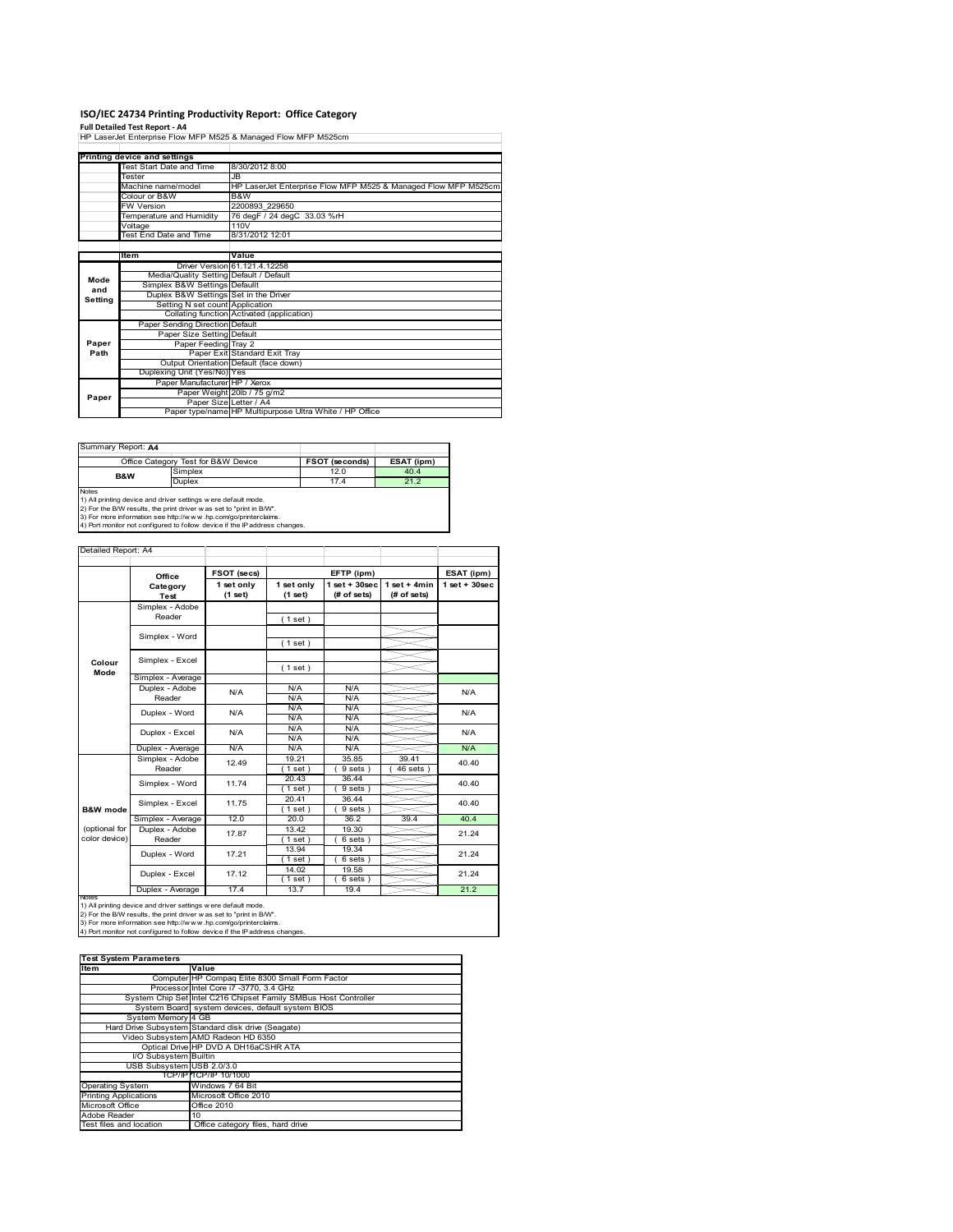## **ISO/IEC 29183 Copy Productivity Report**

#### **Full Detailed Test Report ‐ LETTER**

HP LaserJet Enterprise Flow MFP M525 & Managed Flow MFP M525cm

| <b>Machine Setup Information</b>         |                                                                                   |  |  |  |  |
|------------------------------------------|-----------------------------------------------------------------------------------|--|--|--|--|
| Test Start Date and Time 8/30/2012 12:43 |                                                                                   |  |  |  |  |
| TesterIJB                                |                                                                                   |  |  |  |  |
|                                          | Machine name/model HP LaserJet Enterprise Flow MFP M525 & Managed Flow MFP M525cm |  |  |  |  |
| Colour or B&W B&W                        |                                                                                   |  |  |  |  |
|                                          | FW Version 2200893 229650                                                         |  |  |  |  |
| Configuration (options) Not Specified    |                                                                                   |  |  |  |  |
|                                          | Temperature and Humidity 79 degF / 26 degC 28.47 %rH                              |  |  |  |  |
| Test End Date and Time: 8/31/2012 9:33   |                                                                                   |  |  |  |  |

|           | Pre-set Item                     | <b>Pre-set Value</b>                                    |
|-----------|----------------------------------|---------------------------------------------------------|
|           | Output Resolution Default        |                                                         |
|           | Output Quality Default           |                                                         |
| Mode      |                                  | Copying Mode Colour for Colour and B&W for B&W          |
|           | Auto Density Adjustment Default  |                                                         |
|           |                                  | Collating function Set in Control Panel                 |
| Paper     | Paper Sending Direction Default  |                                                         |
|           | Paper Type Setting Default       |                                                         |
| Paper     | Paper Feeding Tray 2             |                                                         |
| Path      | Paper Exit Default               |                                                         |
|           |                                  | Face Up Exit Default (face down)                        |
|           | <b>Fixing Capability Default</b> |                                                         |
| Temporary | Image Quality Stability Default  |                                                         |
| Stop      | Capacity of Paper Default        |                                                         |
|           | Others None                      |                                                         |
|           |                                  |                                                         |
|           | Paper Manufacturer HP / Xerox    |                                                         |
| Paper     |                                  | Paper Weight 20lb / 75 g/m2                             |
|           | Paper Size Letter / A4           |                                                         |
|           |                                  | Paper type/name HP Multipurpose Ultra White / HP Office |

| Summary Report: Letter |              |             |
|------------------------|--------------|-------------|
|                        |              |             |
|                        | <b>sFCOT</b> | sESAT (ipm) |
| <b>B&amp;W</b>         |              | 424         |
| <b>Notes</b><br>. .    |              | $      -$   |

First Copy Out and Copy Speed measured using ISO/IEC 29183, excludes first set of test documents. For more information see http://w w w .hp.com/go/printerclaims. Exact speed varies depending or the system configuration and document.

| Detailed Report: LETTER |               |              |              |             |                |                         |
|-------------------------|---------------|--------------|--------------|-------------|----------------|-------------------------|
|                         |               |              |              |             |                |                         |
|                         | <b>Target</b> | sFCOT (secs) |              | sEFTP (ipm) |                | sESAT (ipm)             |
|                         |               |              | <b>1copy</b> | 1copy+30sec | 1copy+4minutes |                         |
|                         | A             | 7.59         | 7.89         | 36.92       | 41.29          | 42.42                   |
|                         |               |              |              | 29 sets     | $190$ sets     |                         |
|                         | B             | 8.16         | 7.35         | 36.93       |                | 42.44<br>42.44<br>42.41 |
|                         |               |              |              | 29 sets     |                |                         |
| B&W                     | C             | 7.52         | 7.98         | 37.03       |                |                         |
|                         |               |              |              | 29 sets     |                |                         |
|                         | D             | 7.47         | 8.02         | 36.92       |                |                         |
|                         |               |              |              | 29 sets     |                |                         |
|                         | Average       | 7.7          | 7.8          | 36.9        | 41.2           | 42.4                    |

Notes

First Copy Out and Copy Speed measured using ISO/IEC 29183, excludes first set of test documents. For more information see http://w w w .hp.com/go/printerclaims. Exact speed varies depending on the system configuration and document.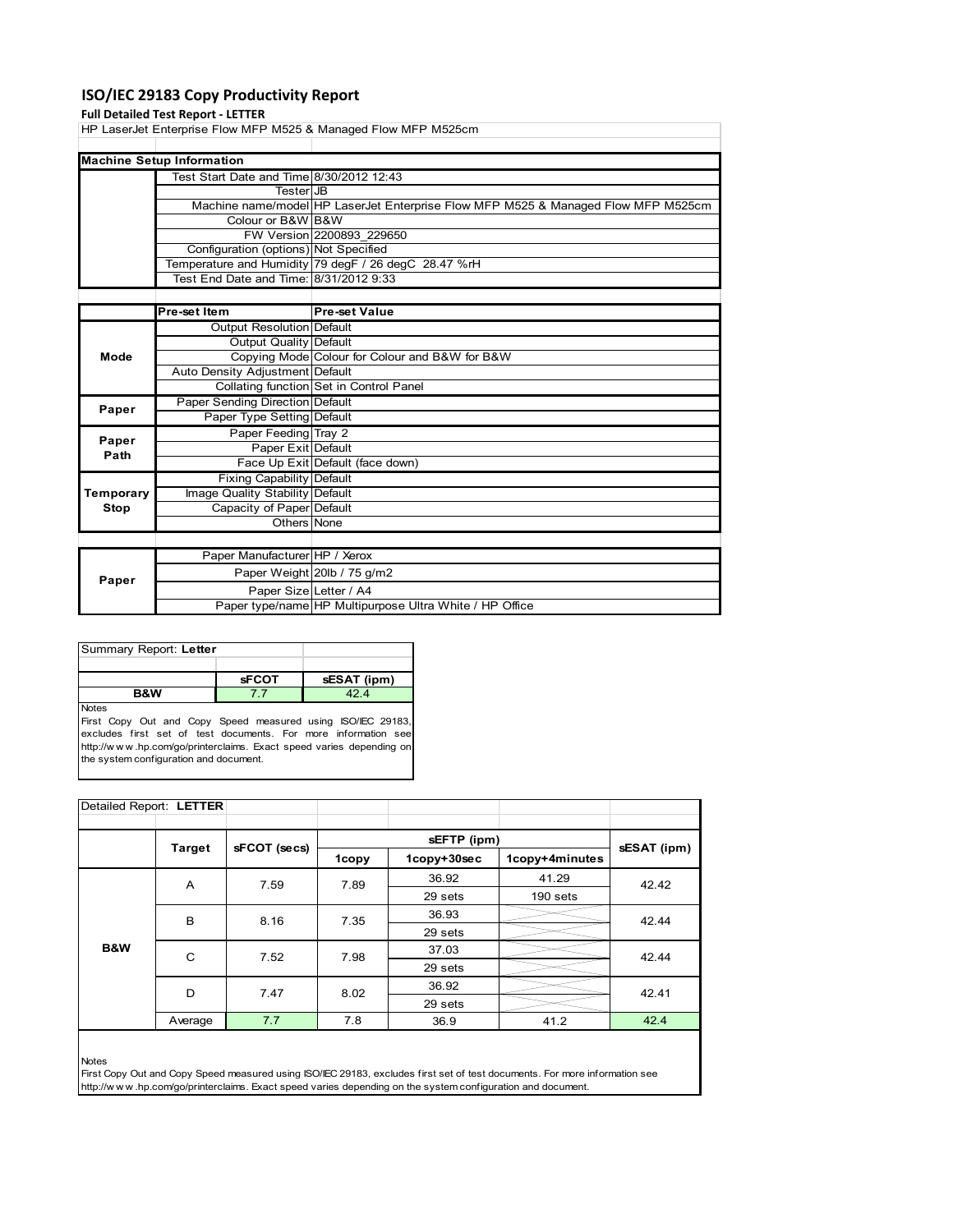## **ISO/IEC 29183 Copy Productivity Report**

#### **Full Detailed Test Report ‐ A4**

HP LaserJet Enterprise Flow MFP M525 & Managed Flow MFP M525cm

| <b>Machine Setup Information</b>         |                                                                                   |
|------------------------------------------|-----------------------------------------------------------------------------------|
| Test Start Date and Time 8/30/2012 12:43 |                                                                                   |
| TesterIJB                                |                                                                                   |
|                                          | Machine name/model HP LaserJet Enterprise Flow MFP M525 & Managed Flow MFP M525cm |
| Colour or B&W B&W                        |                                                                                   |
|                                          | FW Version 2200893 229650                                                         |
| Configuration (options) Not Specified    |                                                                                   |
|                                          | Temperature and Humidity 79 degF / 26 degC 28.47 %rH                              |
| Test End Date and Time: 8/31/2012 9:33   |                                                                                   |

|                   | Pre-set Item                     | <b>Pre-set Value</b>                                    |
|-------------------|----------------------------------|---------------------------------------------------------|
|                   | Output Resolution Default        |                                                         |
|                   | Output Quality Default           |                                                         |
| Mode              |                                  | Copying Mode Colour for Colour and B&W for B&W          |
|                   | Auto Density Adjustment Default  |                                                         |
|                   |                                  | Collating function Set in Control Panel                 |
| Paper             | Paper Sending Direction Default  |                                                         |
|                   | Paper Type Setting Default       |                                                         |
|                   | Paper Feeding Tray 2             |                                                         |
| Paper<br>Path     | Paper Exit Default               |                                                         |
|                   |                                  | Face Up Exit Default (face down)                        |
| Temporary<br>Stop | <b>Fixing Capability Default</b> |                                                         |
|                   | Image Quality Stability Default  |                                                         |
|                   | Capacity of Paper Default        |                                                         |
|                   | Others None                      |                                                         |
|                   |                                  |                                                         |
|                   | Paper Manufacturer HP / Xerox    |                                                         |
| Paper             |                                  | Paper Weight 20lb / 75 g/m2                             |
|                   | Paper Size Letter / A4           |                                                         |
|                   |                                  | Paper type/name HP Multipurpose Ultra White / HP Office |

| Summary Report: A4 |              |             |
|--------------------|--------------|-------------|
|                    |              |             |
|                    | <b>sFCOT</b> | sESAT (ipm) |
| <b>B&amp;W</b>     | $\cdot$ 9    | 40.4        |
| <b>Notes</b>       |              |             |

First Copy Out and Copy Speed measured using ISO/IEC 29183, excludes first set of test documents. For more information see http://w w w .hp.com/go/printerclaims. Exact speed varies depending on the system configuration and document.

| Detailed Report: A4 |         |              |       |             |                |             |
|---------------------|---------|--------------|-------|-------------|----------------|-------------|
|                     | Target  | sFCOT (secs) |       |             |                |             |
|                     |         |              | 1copy | 1copy+30sec | 1copy+4minutes | sESAT (ipm) |
|                     | A       | 7.67         | 7.81  | 35.09       | 39.41          | 40.40       |
|                     |         |              |       | 28 sets     | 181 sets       |             |
|                     | B       | 8.10         | 7.40  | 35.11       |                | 40.39       |
|                     |         |              |       | 28 sets     |                |             |
| B&W                 | C       | 7.81         | 7.68  | 35.10       |                | 40.41       |
|                     |         |              |       | 28 sets     |                |             |
|                     | D       | 7.85         | 7.64  | 35.12       |                | 40.41       |
|                     |         |              |       | 28 sets     |                |             |
|                     | Average | 7.9          | 7.6   | 35.1        | 39.4           | 40.4        |

Notes

First Copy Out and Copy Speed measured using ISO/IEC 29183, excludes first set of test documents. For more information see http://w w w .hp.com/go/printerclaims. Exact speed varies depending on the system configuration and document.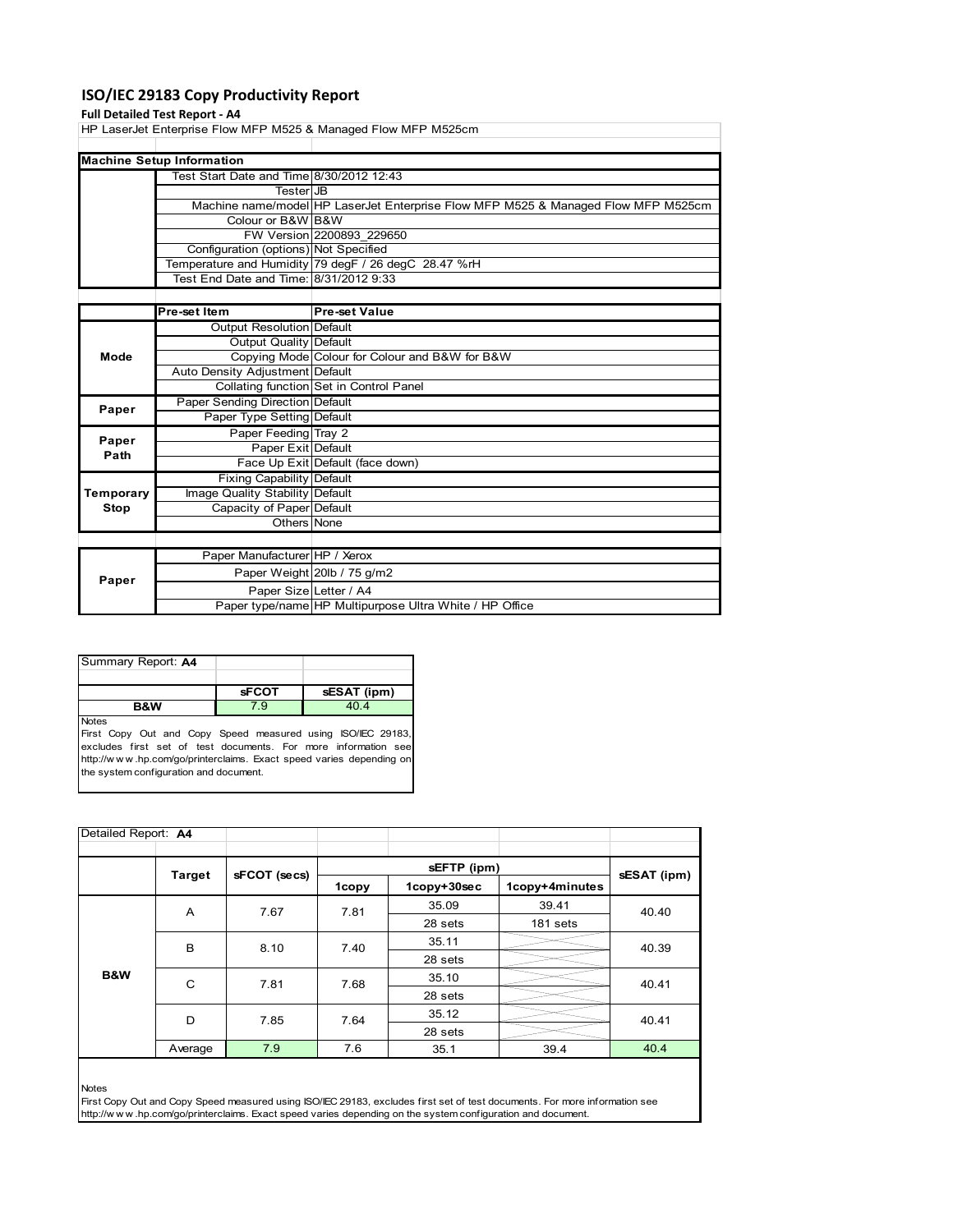## **ISO/IEC 24735 Copy Productivity Report**

**Full Detailed Test Report ‐ LETTER**

| <b>Machine Setup Information</b>        |                                                                                   |  |  |  |
|-----------------------------------------|-----------------------------------------------------------------------------------|--|--|--|
| Test Start Date and Time 9/4/2012 11:53 |                                                                                   |  |  |  |
| TesterIJB                               |                                                                                   |  |  |  |
|                                         | Machine name/model HP LaserJet Enterprise Flow MFP M525 & Managed Flow MFP M525cm |  |  |  |
| Colour or B&W B&W                       |                                                                                   |  |  |  |
|                                         | FW Version 2200893 229650                                                         |  |  |  |
| Configuration (options) Not Specified   |                                                                                   |  |  |  |
|                                         | Temperature and Humidity 79 degF / 26 degC 25.51 %rH                              |  |  |  |
| Test End Date and Time: 9/5/2012 12:21  |                                                                                   |  |  |  |
|                                         |                                                                                   |  |  |  |

Ĥ.

| <b>Pre-set Item</b>              | <b>Pre-set Value</b>                                            |
|----------------------------------|-----------------------------------------------------------------|
| Output Resolution Default        |                                                                 |
| Output Quality Default           |                                                                 |
| Copying Mode Default             |                                                                 |
| Auto Density Adjustment Default  |                                                                 |
|                                  | Collating function Activated (if not activated in default mode) |
| Paper Sending Direction Default  |                                                                 |
| Paper Type Setting Default       |                                                                 |
|                                  | Paper Feeding Standard cassette                                 |
|                                  | Paper Exit Standard exit tray                                   |
| Face Up Exit Default             |                                                                 |
| <b>Fixing Capability Default</b> |                                                                 |
| Image Quality Stability Default  |                                                                 |
| Capacity of Paper Default        |                                                                 |
|                                  | Others Default                                                  |
|                                  |                                                                 |
| Paper Manufacturer HP / Xerox    |                                                                 |
|                                  | Paper Weight 20lb / 75 g/m2                                     |
| Paper Size Letter / A4           |                                                                 |

|                         |         | ISO/IEC 24735 Copy Productivity Report              |            |                 |                  |                 |
|-------------------------|---------|-----------------------------------------------------|------------|-----------------|------------------|-----------------|
| Detailed Report: LETTER |         |                                                     |            |                 |                  |                 |
|                         | Copying | FSOT (secs)                                         |            | EFTP (ipm)      |                  | ESAT (ipm)      |
|                         | Mode    | 1 set only                                          | 1 set only | $1$ set + 30sec | 1 set $+$ 4min   | $1$ set + 30sec |
|                         | 1:1     |                                                     | (1 set)    |                 |                  |                 |
| <b>Color Mode</b>       | 1:2     |                                                     | (1 set )   |                 |                  |                 |
|                         | 2:2     |                                                     | (1 set)    |                 |                  |                 |
| <b>B&amp;W</b> mode     | 1:1     | 12.49                                               | 19.21      | 37.02<br>9 sets | 40.73<br>49 sets | 42.42           |
|                         | 1:2     | 19.93                                               | 12.04      | 19.30<br>6 sets |                  | 21.82           |
|                         | 2:2     | 19.08                                               | 12.56      | 19.22<br>6 sets |                  | 21.78           |
| <b>Notes</b>            |         | Reports located: http://www.hp.com/go/printerclaims |            |                 |                  |                 |